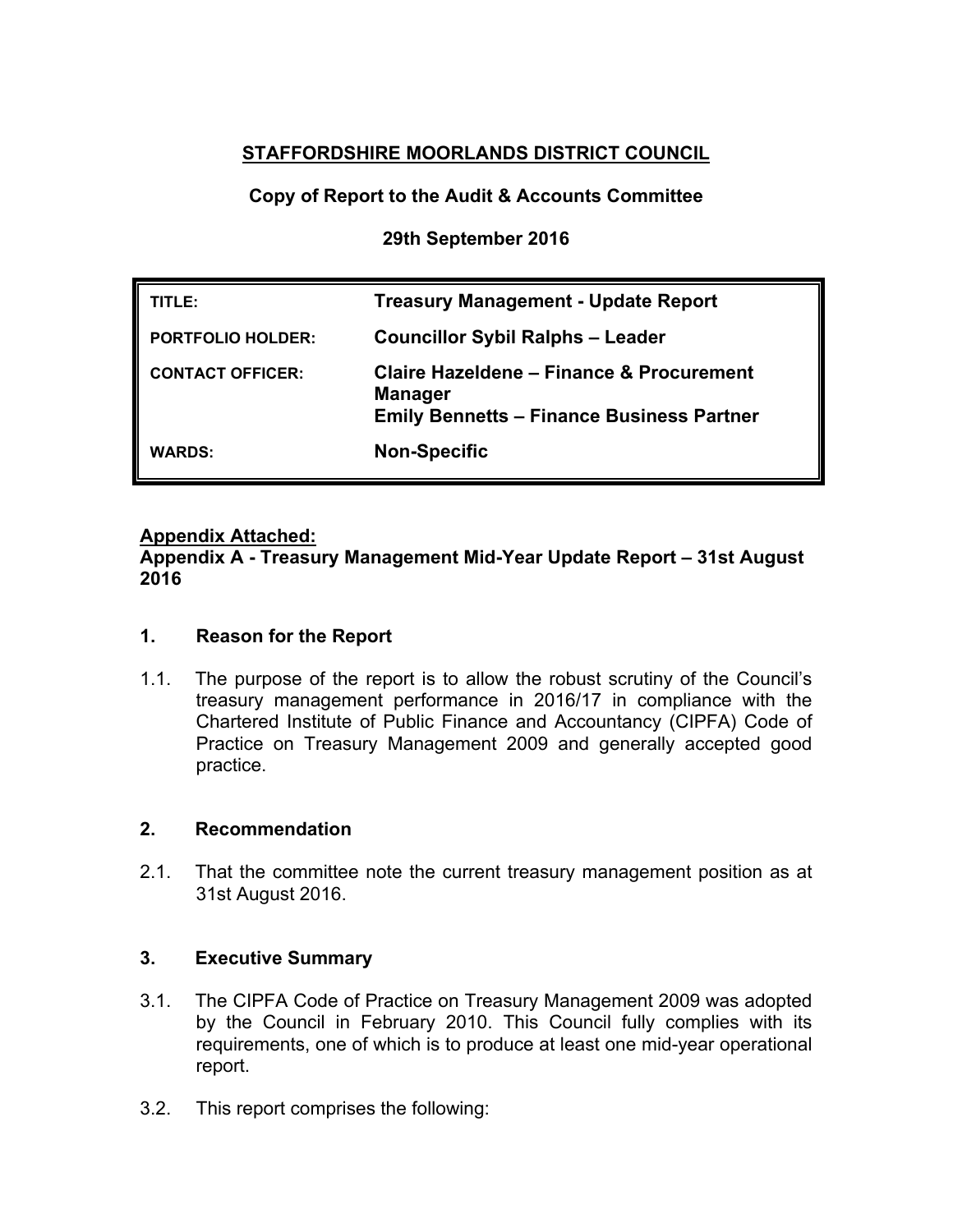- The latest interest rate forecast;
- Investment income earned to date and projected for 2016/17;
- The current investment portfolio;
- The capital programme update and current and projected borrowing requirements with projected borrowing costs for 2016/17; and
- Compliance against prudential and treasury indicators set in the Treasury Management Strategy 2016/17.
- 3.3. The main headlines include:
	- The Bank of England base rate reduced from 0.50% to 0.25% following the Monetary Policy Committee (MPC) meeting of 4th August. There is a suggestion that Bank Rate will be cut further to 0.10% in the quarter ending December 2016 and the first increase thereafter is forecast for the end of June 2018.
	- A shortfall of £17,000 is anticipated on the investment income budget following the reduction in the Bank of England base rate.
	- The Ascent loan and debenture income budgets are expected to be on target. No drawdowns of the Ascent Loan are anticipated during the year.
	- The borrowing costs budget to support the existing Ascent loan balance and some potential general fund borrowing requirements is currently forecast to be on target.
	- The average return on investments was 0.47% during the period 1st July to 31st August. This compares favourably to short-term industry benchmarks.
	- The Council's investment portfolio totalled £10.7 million spread across six separate institutions as at 31st August 2016.
	- The Council's current level of debt is £15.6 million (£14 million external borrowing and £1.6 million finance lease arrangements).

## **4. How this report links to Corporate Priorities**

4.1. An effective Treasury Management function is critical in safeguarding and effectively managing the financial resources at the Council's disposal. Sufficient financial resources are required to deliver and underpin all of the Council's main priorities.

### **5. Options and Analysis**

5.1. This report sets out the Treasury Management position for Staffordshire Moorlands District Council for 2016/17 to date and the projected outturn. As such it is a statement of fact and there are no options.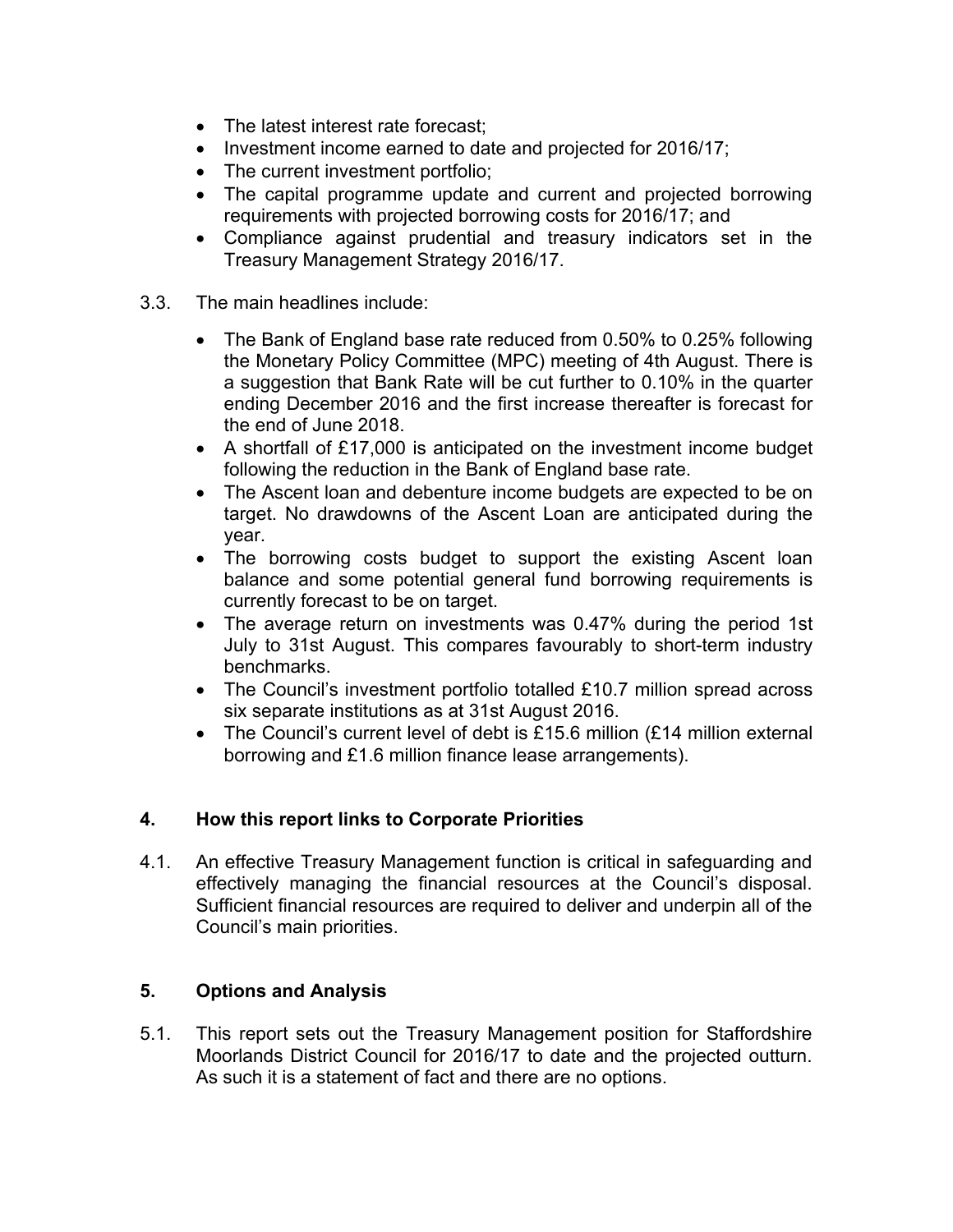### **6. Implications**

- 6.1. Community Safety (Crime and Disorder Act 1998) None
- 6.2. Workforce None
- 6.3. Equality and Diversity/Equality Impact Assessment This report has been prepared in accordance with the Council's Equality and Diversity policies.
- 6.4. Financial Considerations Financial considerations are embedded throughout the report.
- 6.5. Legal None
- 6.6. Sustainability None
- 6.7. Internal and External Consultation None
- 6.8. Risk Assessment

There are a number of inherent financial risks associated with Treasury Management activity, not least the potential for loss of interest and/or deposits. For this reason, the Council engages the services of external Treasury Management advisors (Capita Treasury Services).

Investment and borrowing decisions are made in accordance with the Council's formally adopted Treasury Management Strategy. That Strategy includes a number of risk management features such as the overriding priority that security of deposit takes precedence over return on investment.

### **ANDREW P STOKES Executive Director (Transformation) & Chief Finance Officer**

#### **Background Papers Contacts Location Contacts**

Committee Sep 09)

'Treasury Management – Governance and Scrutiny

Arrangements' (Audit & Accounts Finance and Performance, Moorlands House, Leek

Claire Hazeldene Finance & Procurement Manager Tel. 01538 395400 Ext. 4191

Emily Bennetts Finance Business Partner Tel. 01538 395400 Ext. 4186

'Treasury Management Strategy 2016/17' (Audit & Accounts Committee Feb 16)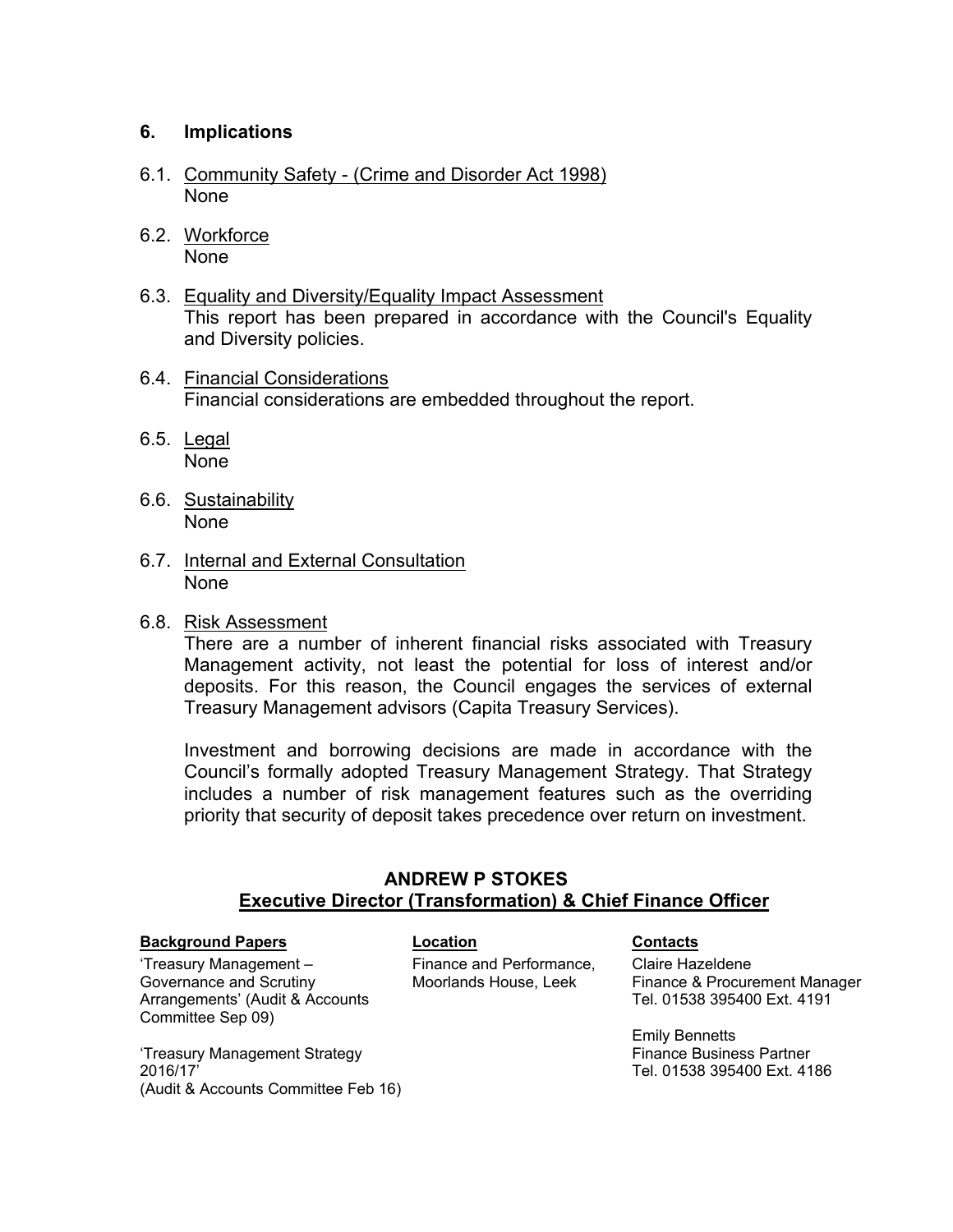# **APPENDIX A**



# **Treasury Management Update 31st August 2016**

- 1. Introduction
- 2. Economic Forecast Interest Rates
- 3. Investment Income
- 4. Investment Portfolio
- 5. Capital Programme Update & Borrowing Position
- 6. Prudential Indicators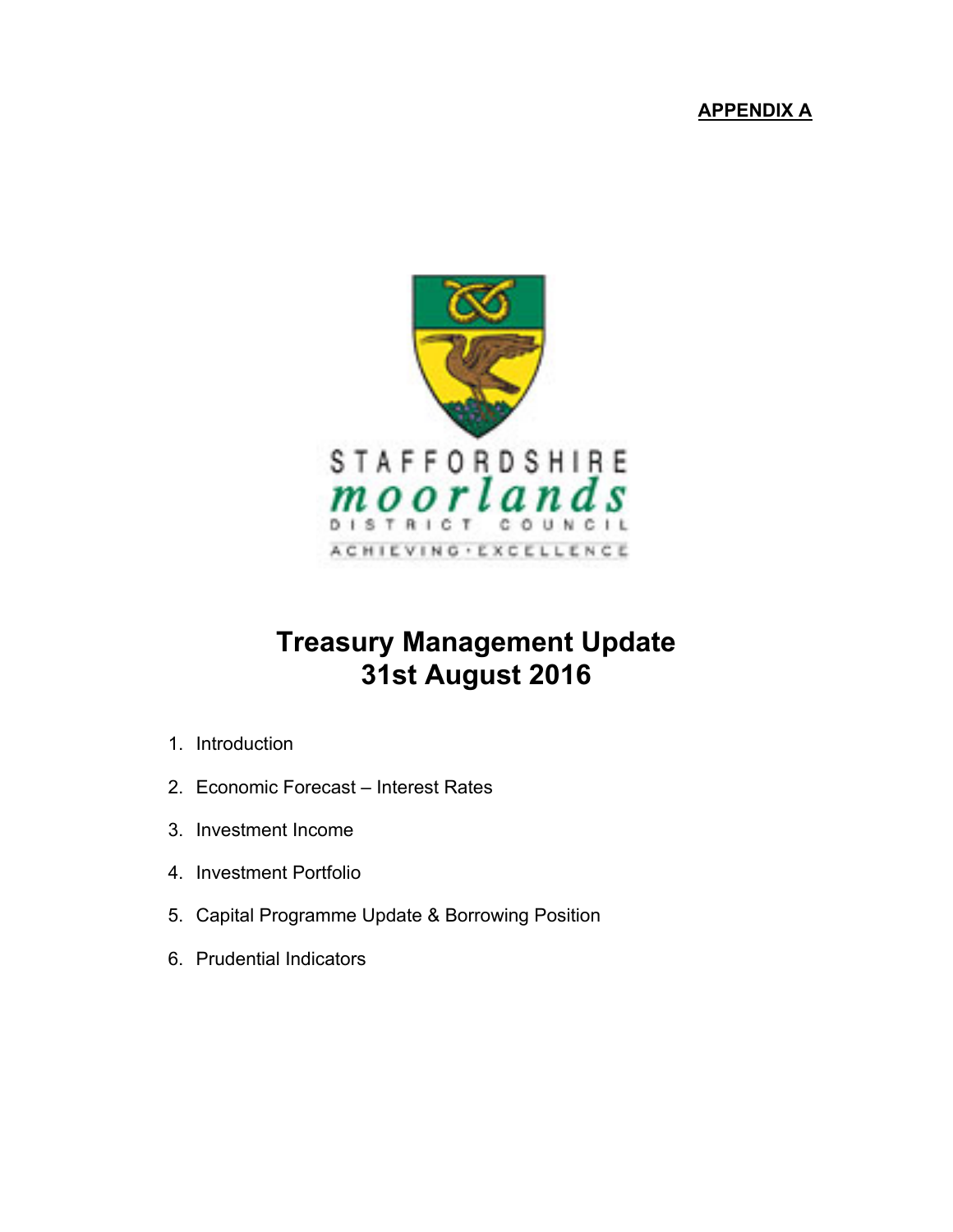### **1. Introduction**

- 1.1. Treasury management is defined as "The management of the Authority's investments and cash flows, its banking, money market and capital market transactions; the effective control of the risks associated with those activities; and the pursuit of optimum performance consistent with those risks".
- 1.2. The Council has adopted CIPFA's revised Code of Practice for Treasury Management (2009) which recommends that Members should be briefed on Treasury Management activities at least twice a year.
- 1.3. The Audit & Accounts Committee has delegated responsibility for scrutinising the treasury function. The Committee's role includes approval of the annual treasury management strategy and scrutiny of operational treasury management reports. Decisions taken by the Audit & Accounts Committee are reported to full Council.
- 1.4. The Treasury Management Strategy Statement (TMSS) for 2016/17 was approved by Council on 24th February 2016. This report details treasury management performance up to the 31st August 2016 and projects forward for the remainder of the financial year.

### **2. Economic Forecast – Interest Rates**

2.1. The latest base rate and PWLB (Public Works Loan Board) forecast from the Council's treasury advisers, Capita Asset Services ('Capita'), is shown below:

|                   | Now  | $Sep-16$ | Dec-16 | $Mar-17$ | $Jun-17$ | $Sep-17$ | $Dec-17$ | Mar-18 | $Jun-18$ | $Sep-18$ | Dec-18 | Mar-19 | Jun-19 $\vert$ |
|-------------------|------|----------|--------|----------|----------|----------|----------|--------|----------|----------|--------|--------|----------------|
| <b>Bank Rate</b>  | 0.25 | 0.25     | 0.10   | 0.10     | 0.10     | 0.10     | 0.10     | 0.10   | 0.25     | 0.25     | 0.25   | 0.25   | 0.50           |
| 5yr PWLB<br>rate  | 1.00 | 1.00     | 1.00   | 1.00     | 1.10     | 1.10     | 1.10     | 1.10   | 1.20     | 1.20     | 1.20   | 1.20   | 1.30           |
| 10r PWLB<br>rate  | 1.60 | 1.50     | 1.50   | 1.50     | 1.60     | 1.60     | 1.60     | 1.60   | 1.70     | 1.70     | 1.70   | 1.70   | 1.80           |
| 25yr<br>PWLB rate | 2.30 | 2.30     | 2.30   | 2.30     | 2.40     | 2.40     | 2.40     | 2.40   | 2.50     | 2.50     | 2.50   | 2.50   | 2.60           |
| 50yr<br>PWLB rate | 2.10 | 2.10     | 2.10   | 2.10     | 2.20     | 2.20     | 2.20     | 2.20   | 2.30     | 2.30     | 2.30   | 2.30   | 2.40           |

2.2. Capita have updated their interest rate forceasts to take account of the MPC (Monetary Policy Committee) meeting of 4th August which cut Bank Rate from 0.50% to 0.25%. They have included the likelihood that a further cut to near zero at 0.10% will take place if data comes in as forecast, but do not project the possibility of negative rates.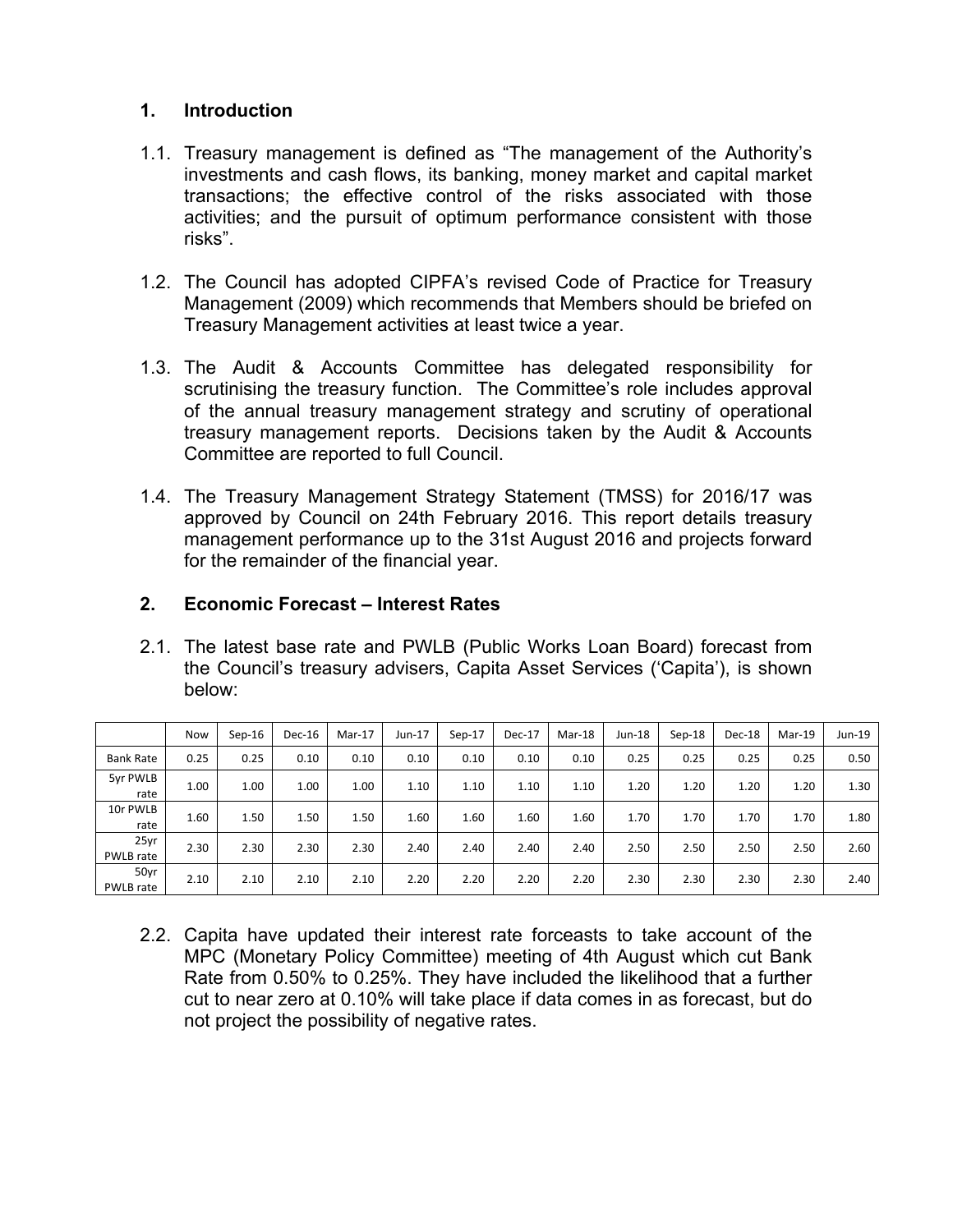2.3. The tentative forecast is for increases in Bank Rate in May 2018 to 0.25% and to 0.50% in May 2019, but these will very much depend on how strongly, and how soon, the UK economy makes a gradual recovery and so start a process of very gradual increases in Bank Rate over a prolonged period. The mix of extreme political and economic uncertainties over this time period continue to make it very likely that these forecasts will be subject to significant updating as events evolve.

### **3. Investment Income**

- 3.1. Interest earned on investment deposits up to 31st August 2016 totalled £20,259. The Council has budgeted to receive £56,690 in investment income in 2016/17. The interest which can be earned on investments for the remainder of the year has been adversely affected by the reduction in the Base Rate at the Bank of England to 0.25% on 4th August. Therefore it is anticipated that there will be a shortfall of £17,000 on this budget at the end of the year.
- 3.2. Average interest rates achieved on the Council's investments are shown in the table below; these compare favourably to the LIBID rates, the recognised industry benchmark rates:

| <b>Comparator</b>                       | <b>Average</b><br><b>Rate Q1</b> | Average<br><b>Rate Jul-</b><br>Aug |
|-----------------------------------------|----------------------------------|------------------------------------|
| <b>SMDC Total</b>                       | 0.46%                            | 0.47%                              |
| SMDC Total Long-term (>364 days)        | 0.93%                            |                                    |
| SMDC Total Short-term fixed (<364 days) | $0.66\%$                         | 0.68%                              |
| SMDC Total Short-term (instant access)  | 0.40%                            | 0.38%                              |
| <b>Benchmarks (Capita)</b>              |                                  |                                    |
| *LIBID 7 Day Rate                       | 0.36%                            | 0.25%                              |
| *LIBID 3 Month Rate                     | 0.46%                            | 0.33%                              |
| *LIBID 6 Month Rate                     | $0.60\%$                         | 0.44%                              |
| *LIBID 12 Month Rate                    | 0.87%                            | 0.66%                              |
| <b>Current Base Rate</b>                | 0.50%                            | 0.25%                              |

 *\*LIBID = London Inter Bank Bid Rate*

3.3. The table below highlights the level of investment activity and the rates obtained in the period from 1st July to 31st August 2016. Investments are made in line with Capita's creditworthiness guidance and the duration limits applied to each colour banding.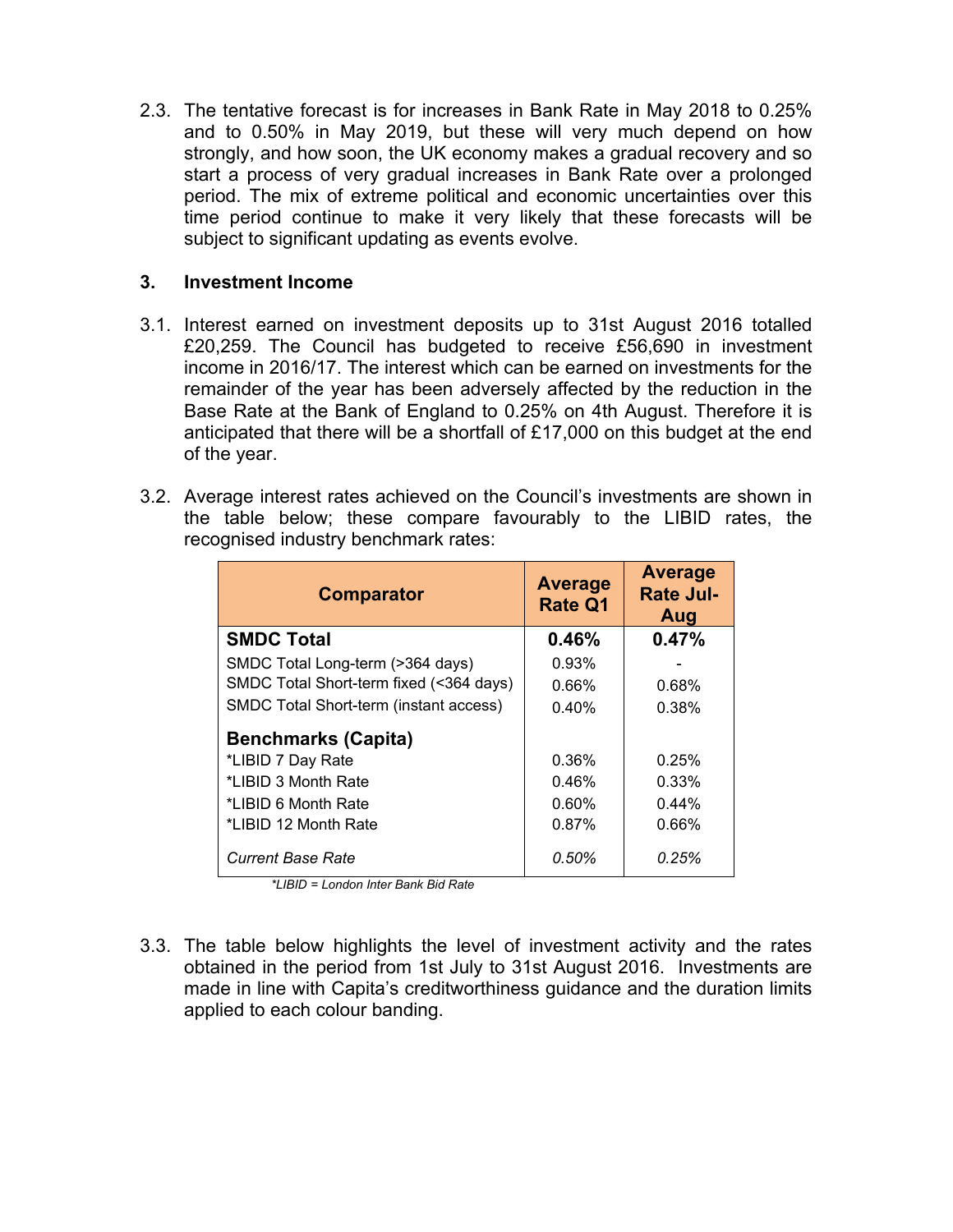| <b>Institution</b>                                                             | <b>Country</b><br>Οf<br><b>Domicile</b> | <b>Amount</b>                 | Length   | Rate  |
|--------------------------------------------------------------------------------|-----------------------------------------|-------------------------------|----------|-------|
| Lloyds Bank Plc                                                                | UK.                                     | £800,000                      | 3 months | 0.65% |
| Swedbank AB                                                                    | Sweden                                  | £1,000,000                    | 6 months | 0.44% |
| Lloyds Bank Plc                                                                | UK                                      | £500,000                      | 3 Months | 0.50% |
| <b>Reserve Accounts</b><br>(instant access accounts and money<br>market funds) | UK                                      | £1,326,000<br>(daily average) | Various  | 0.38% |

- 3.4. The rates achieved by the Council vary by institution, by duration of investment and by the timing of when the investment was made. The Council's lending criteria restricts the number of financial institutions that are eligible to be on the lending list, and the amount that can be invested with eligible counterparties (and counterparty groups) at any one time.
- 3.5. The majority of the investment portfolio is held on a short-term basis ( less than 1 year). The Council continues to utilise same day access business accounts, fixed term deposits and certificates of deposits (via the use of custodian, King & Shaxson) which offer competitive rates and access to banks that would not necessarily deal direct with the Authority for the sums invested.

### *Ascent Joint Venture*

- 3.6. The Council has entered into a Joint Venture with Your Housing to provide affordable housing across the District. Each party committed to providing a £5 million Debenture to the Joint Venture Company, Ascent LLP, which pays an interest rate of 2.0% on Debenture monies drawn. The principal funds are ultimately repayable to the Council within 25 years. The full £5 million had been transferred by the end of 2014/15. Therefore, the budgeted £100,000 interest income from this Debenture is on target for the year.
- 3.7. The Council also agreed to provide a loan facility of £20 million, with interest payable based on the PWLB rate at the date of each drawdown for the specified period plus a 1.25% risk premium. The initial loan is for a period of 5 years with an option to refinance on maturity.
- 3.8. As at 31st March 2016, £14 million had been drawn. It is not anticipated that any of the remaining £6 million will be drawn in 2016/17; no drawdowns have taken place so far during the year. The budget of £490,100 was set with these assumptions; therefore the interest income from the loan is on target.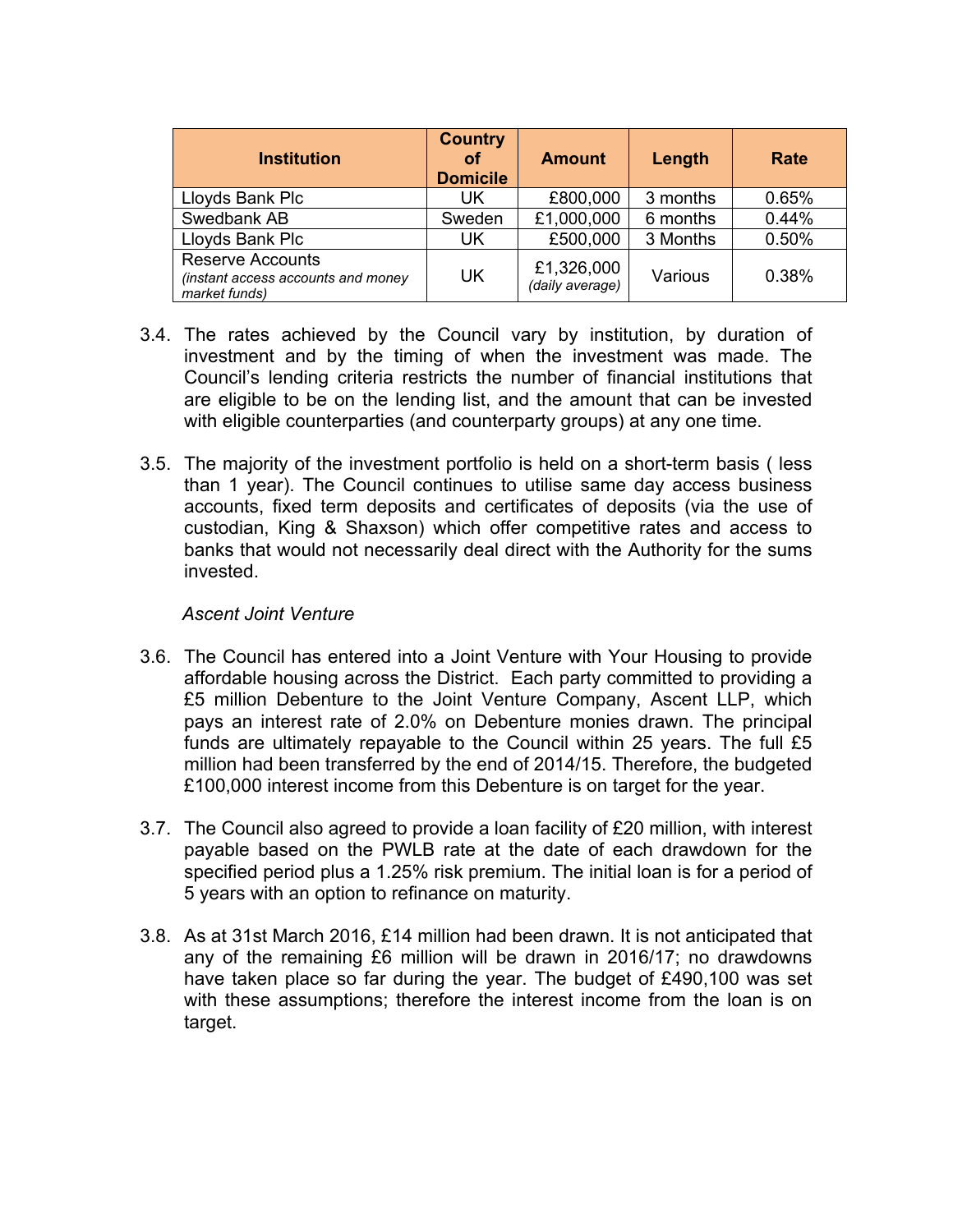### **4. Investment Portfolio**

4.1. The Council manages its investments in-house and invests with financial institutions meeting the Council's approved lending criteria. The Council's investment portfolio at 31st August 2016 totalled £10,708,000, as shown in the table below:

| <b>Financial Institution</b> | <b>Country of</b><br><b>Domicile</b> | <b>Amount</b> | <b>Maximum</b><br>recommended lending<br>duration |
|------------------------------|--------------------------------------|---------------|---------------------------------------------------|
| <b>Money Market Funds</b>    | UK                                   | £3,600,000    | <b>WHITE (12 months)</b>                          |
| Santander UK Ltd             | UK                                   | £2,200,000    | <b>RED (6 months)</b>                             |
| NatWest Bank Plc             | UK                                   | £1,608,000    | <b>BLUE (12 months)</b>                           |
| Lloyds Bank Plc              | UK                                   | £1,300,000    | <b>RED (6 months)</b>                             |
| Nationwide Building Society  | UK                                   | £1,000,000    | <b>RED (6 months)</b>                             |
| Swedbank AB                  | Sweden                               | £1,000,000    | <b>ORANGE (12 months)</b>                         |
| <b>TOTAL</b>                 |                                      | £10,708,000   |                                                   |

4.2. The maximum investment term, as recommended by Capita, is shown by colour banding in the table below:

| <b>Colour Banding</b>                                                  | <b>Maximum Duration</b><br>of Investment | <b>UK</b><br><b>Banks</b> | <b>International</b><br><b>Banks</b> |
|------------------------------------------------------------------------|------------------------------------------|---------------------------|--------------------------------------|
| <b>PURPLE</b>                                                          | Up to 2 Years                            | £3.6m                     | £2.7m                                |
| <b>ORANGE</b>                                                          | Up to 1 Year                             | £3.2m                     | £2.1m                                |
| <b>RED</b>                                                             | Up to 6 Months                           | £2.7 $m$                  | £1.8m                                |
| <b>GREEN</b>                                                           | Up to 100 Days                           | £2.3m                     | £1.4m                                |
| <b>BLUE (Part &amp; fully nationalised)</b><br>financial institutions) | Up to 1 Year                             | £3.6m                     | n/a                                  |
| <b>BLUE (NatWest)</b>                                                  | Up to 1 Year                             | £5.4m                     | n/a                                  |
| <b>Money Market Funds</b>                                              | Up to 1 Year                             | £2.7 $m$                  | n/a                                  |
| <b>WHITE (Lending to the</b>                                           | Up to 1 Year                             | n/a                       | n/a                                  |
| <b>Government / Local Authorities)</b>                                 | Over 1 Year                              | £3.5m                     | n/a                                  |

- 4.3. Group limits are also applied, restricting the total amount that can be invested on a fixed basis per the colour category above, increasing by a percentage (10% blue, 8% red; 7% green) if at least the additional amount is held on an instant access basis.
- 4.4. The average level of funds that have been available for investment up to 31st August 2016 was £10.1million. Investments are generally made up of short-term cash and core cash. Short-term cash is dependent on the timing of major payments e.g. precept payments, salaries and creditor payments, and major receipts e.g. receipt of grants and Council Tax direct debits. Core cash is dependent on capital programme commitments.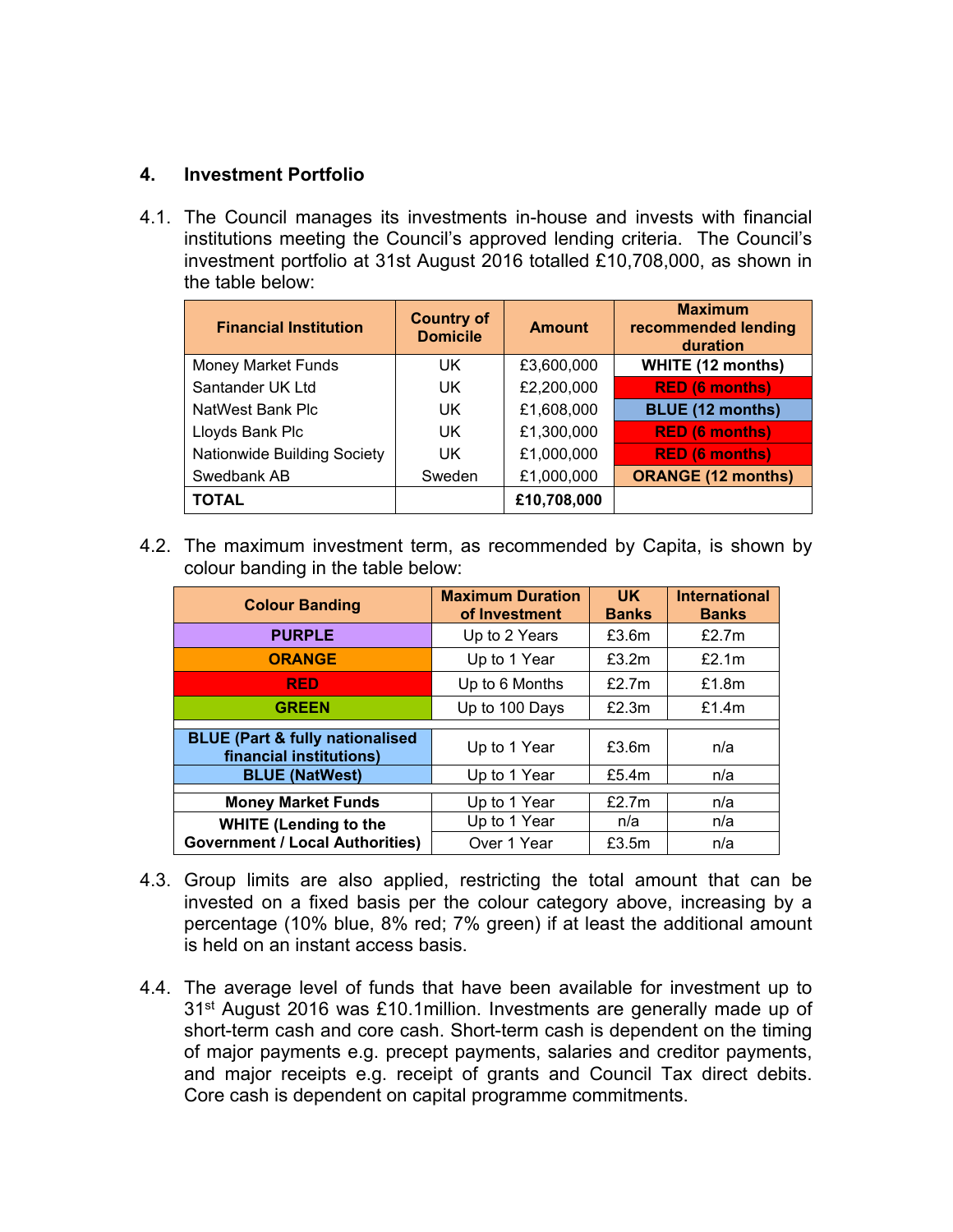## **5. Capital Programme Update and Borrowing Position**

### *Capital Programme Update*

5.1. The table below provides current projections for capital expenditure and funding:

|                                       | <b>Original</b> | <b>Revised</b>  |
|---------------------------------------|-----------------|-----------------|
|                                       | <b>Estimate</b> | <b>Estimate</b> |
| <b>Total Capital Expenditure</b>      | £2,399,000      | £2,644,000      |
| <b>General Capital Programme</b>      | £2,399,000      | £2,644,000      |
| Loan - Ascent LLP                     |                 |                 |
| <b>Funded by:</b>                     |                 |                 |
| <b>Capital Receipts</b>               |                 |                 |
| <b>External Funding</b>               | £840,000        | £869,000        |
| 2016/17 Net Financing Requirement     | £1,559,000      | £1,775,000      |
|                                       |                 |                 |
| <b>Capital Financing Requirement</b>  |                 |                 |
| <b>Opening CFR</b>                    | £16,715,000     | £16,635,000     |
| <b>PLUS Net Financing Requirement</b> | £1,559,000      | £1,775,000      |
| <b>LESS Minimum Revenue Provision</b> | (E440,000)      | (E424,000)      |
| <b>Closing CFR</b>                    | £17,834,000     | £17,986,000*    |

*\* Includes £1,215,000 Finance Leases*

- 5.2. The Net Financing Requirement on 2016/17 spend is now estimated at £1,775,000: £75,000 of the increase is due to the accelerated implementation of the on-going ICT Strategy in its current phase, 'Infrastructure Upgrade and Microsoft Compliance'; and £141,000 relates to carried forward General Fund capital schemes.
- 5.3. The Capital Financing Requirement (CFR) is a prudential indicator set to ensure that the Council's capital investment plans are affordable. The CFR represents the total outstanding capital expenditure which has not yet been paid for from either revenue or capital resources. It is essentially a measure of the Council's underlying need to borrow to finance capital expenditure and is derived by aggregating specified items for the Council's balance sheet. The closing CFR is in line with the Capital Financing Requirement set in the Treasury Strategy Statement. On the basis of the latest forecasts, the Council's capital investment plans remain affordable.

### *Borrowing Position*

5.4. In accordance with the Local Government Act 2003, it is a statutory duty of the Council to determine and keep under review how much it can afford to borrow. Therefore, the Council establishes 'affordable borrowing limits' as part of the prudential indicators within the approved Treasury Management